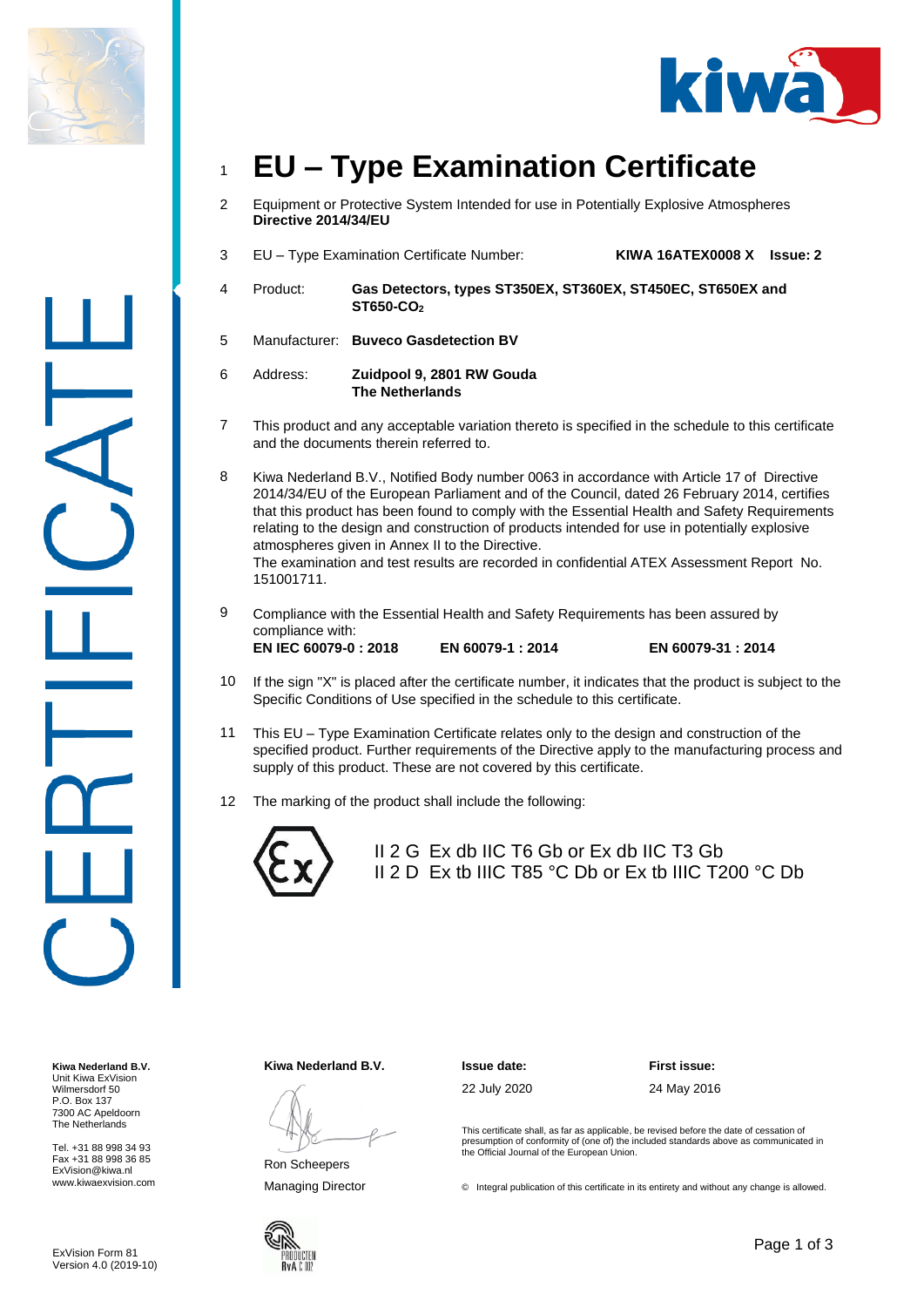

# <sup>13</sup> **SCHEDULE**

### 14 **EU – Type Examination Certificate KIWA 16ATEX0008 X Issue No. 2**

#### 15.1 **Description of Product**

The Gas Detector, types ST350EX, ST360EX, ST450EC, ST650EX and ST650-CO<sup>2</sup> are used for the detection of combustible and/or toxic gases and oxygen. It consists of an aluminium or stainless steel enclosure and a stainless steel gas sensor. The enclosure can be provided with a blind or windowed cover.

The gas detector is available as a compact version with sensor and electronics in one flameproof enclosure and as a remote version where the sensor and transmitter are mounted in separate flameproof enclosures and connected with a cable.

The Gas Detectors shall be marked with the following code:

- All versions except remote F1 gas sensor of gas detector type ST650EX:
- Ex db IIC T6 Gb
- Ex tb IIIC T85 °C Db
- Remote F1 gas sensor of gas detector type ST650EX:
- Ex db IIC T3 Gb
- Ex tb IIIC T200 °C Db

Ambient temperature range:

- All versions except remote F1 gas sensor of gas detector type ST650EX: -20 °C to +60 °C
- Remote F1 gas sensor of gas detector type ST650EX: -20 °C to +120 °C

#### **Functional performance**

Assessment of the measuring function according to Annex II, Paragraph 1.5.5 of Directive 2014/34/EU is not part of this EU – Type Examination.

#### 15.2 **Electrical Data**

Supply: 24 Vdc or 18-30 Vdc, max. 120 mA

#### 15.3 **Instructions**

The instructions provided with the product shall be followed in detail to assure safe operation.

#### 16 **ATEX Assessment Report Number**

151001711.

#### 17 **Specific Conditions of Use**

- If the gas detector is applied in dust explosive atmospheres, suitable measures shall be taken to prevent electrostatic charge of the labels.
- For details on the dimensions of the flameproof joints the manufacturer shall be contacted.

#### 18 **Essential Health and Safety Requirements**

All relevant Essential Health and Safety Requirements are covered by the standards listed at section 9.